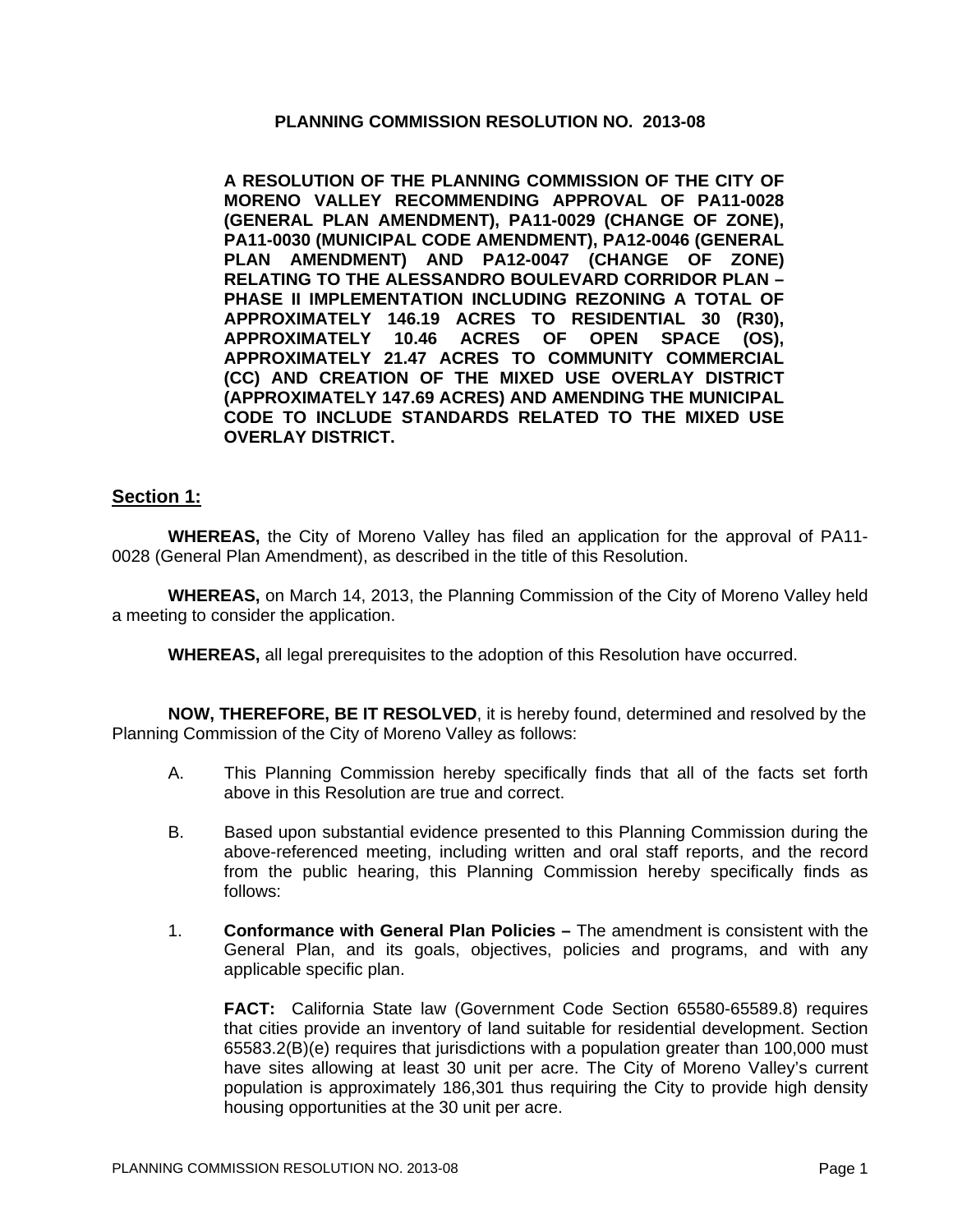PA11-0028 (General Plan Amendment) will change the land use designation for the four areas totaling approximately 146.19 acres to Residential 30 (R30). All of the proposed changes are consistent with, and do not conflict with the goals, objectives, policies, and programs established within the General Plan or any specific plan. The Assessor's Parcel Numbers of the parcels affected by this General Plan Amendment are as followed:

| Area #1 (Day/Alessandro) - General Plan Amendment |                         |                   |
|---------------------------------------------------|-------------------------|-------------------|
| <b>APN</b>                                        | <b>Current Land Use</b> | Proposed Land Use |
| 291191004                                         |                         | R <sub>30</sub>   |
| 291191007                                         |                         | R <sub>30</sub>   |
| 291191008                                         | <b>R/O &amp; C</b>      | R <sub>30</sub>   |
| 291191009                                         | <b>R/O &amp; C</b>      | R <sub>30</sub>   |
| 291191010                                         | R/O                     | R <sub>30</sub>   |
| 291191011                                         | C                       | R <sub>30</sub>   |
| 291191012                                         | R/O                     | R <sub>30</sub>   |
| 291191013                                         | R/O                     | R <sub>30</sub>   |
| 291191025                                         | C                       | R <sub>30</sub>   |
| 291191026                                         | C                       | R <sub>30</sub>   |
| 291191027                                         | R/O                     | R <sub>30</sub>   |
| 291191028                                         | R/O                     | R <sub>30</sub>   |
| 291191029                                         |                         | R30               |

| Area #2 (Elsworth/Alessandro) - General Plan Amendment |                         |                   |
|--------------------------------------------------------|-------------------------|-------------------|
| <b>APN</b>                                             | <b>Current Land Use</b> | Proposed Land Use |
| 291200023                                              | С                       | R <sub>30</sub>   |
| 291200024                                              | R/O                     | R30               |
| 291200025                                              | С                       | R <sub>30</sub>   |
| 291200027                                              | С                       | R <sub>30</sub>   |
| 291200030                                              | Ć                       | R30               |
| 291200038                                              | Ć                       | R <sub>30</sub>   |
| 291200039                                              | С                       | R30               |
| 291200040                                              | Ć                       | R30               |
| 291264001                                              | Ć                       | R30               |
| 291264002                                              | С                       | R30               |
| 291264003                                              | Ć                       | R30               |
| 291264004                                              | Ć                       | R30               |
| 291264005                                              | Ć                       | R <sub>30</sub>   |
| 291264006                                              | Ć                       | R30               |
| 291264007                                              | Ć                       | R30               |
| 291264008                                              | C                       | R30               |
| 291264009                                              | Ć                       | R <sub>30</sub>   |
| 291264011                                              | C                       | R30               |
| 291264012                                              | Ć                       | R30               |
| 291273001                                              | Ć                       | R30               |
| 291273004                                              | Ć                       | R30               |
| 291273005                                              | Ć                       | R <sub>30</sub>   |
| 291273007                                              | С                       | R30               |
| 291273008                                              | С                       | R <sub>30</sub>   |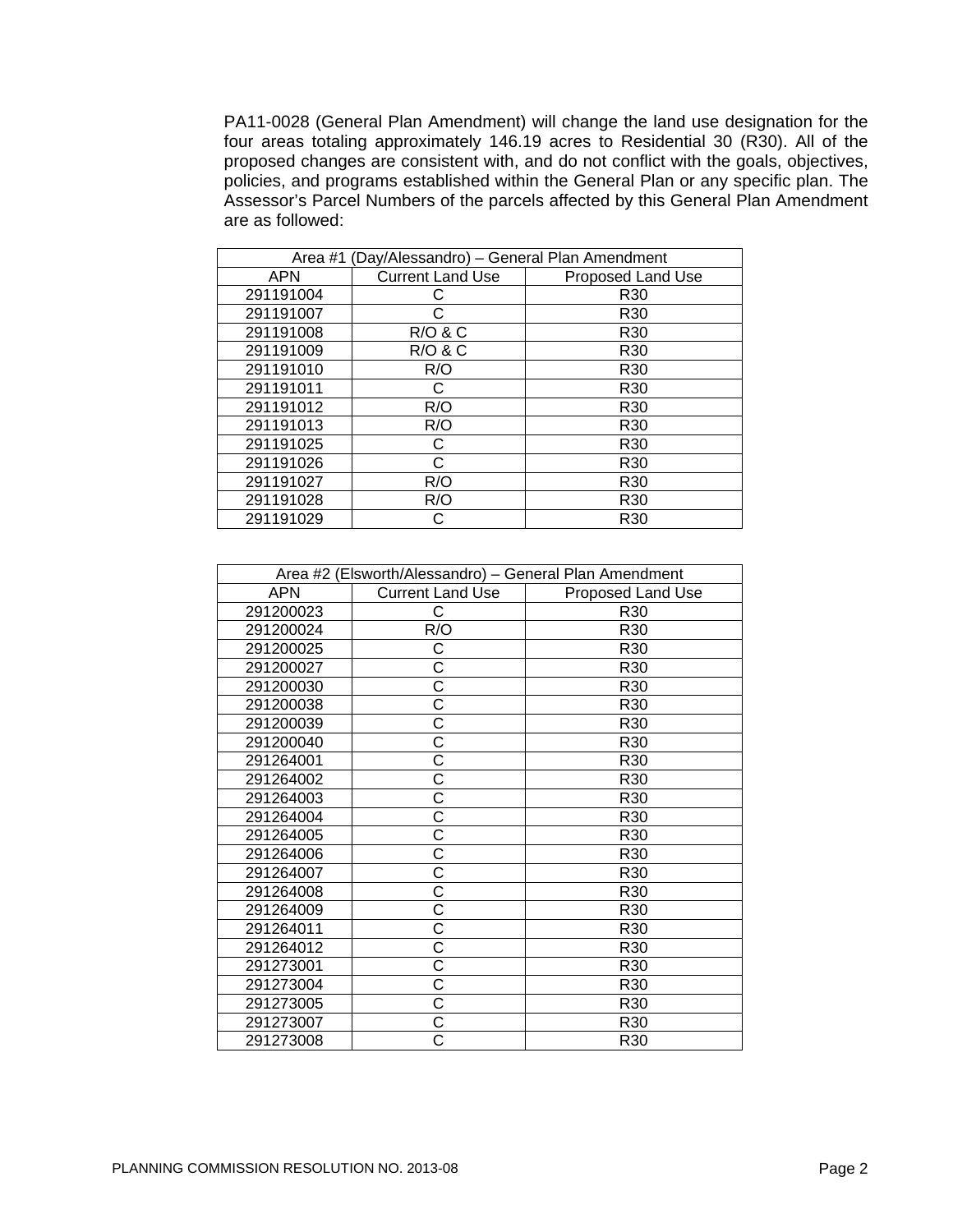| Area #3 (Morrison/Alessandro) - General Plan Amendment |                         |                        |
|--------------------------------------------------------|-------------------------|------------------------|
| <b>APN</b>                                             | <b>Current Land Use</b> | Proposed Land Use      |
| 486270001                                              | R/O                     | R30                    |
| 486270002                                              | R/O                     | R30                    |
| 486270003                                              | R/O                     | R <sub>30</sub>        |
| 486270004                                              | R/O                     | R30                    |
| 486280043                                              | R/O                     | R30 (17 acres)         |
| 486280043                                              | R/O                     | OS (approx.10.5 acres) |
| 486270008                                              | R/O                     | R30                    |
| 486270017                                              | R/O                     | R30                    |
| 486280002                                              | R/O                     | R30                    |
| 486280004                                              | R/O                     | R30                    |
| 486280005                                              | R/O                     | R30                    |
| 486280006                                              | R/O                     | R <sub>30</sub>        |
| 486280007                                              | R/O                     | R <sub>30</sub>        |
| 486280008                                              | R/O                     | R30                    |
| 486280010                                              | R/O                     | R30                    |
| 486280011                                              | R/O                     | R <sub>30</sub>        |
| 486280012                                              | R/O                     | R30                    |
| 486280013                                              | R/O                     | R30                    |

| Area #4 (Perris/Iris) - General Plan Amendment |                         |                   |  |
|------------------------------------------------|-------------------------|-------------------|--|
| APN                                            | <b>Current Land Use</b> | Proposed Land Use |  |
| 485220006                                      | R <sub>15</sub>         | R <sub>30</sub>   |  |
| 485220007                                      | R <sub>15</sub>         | R <sub>30</sub>   |  |
| 485220008                                      | R <sub>15</sub>         | R <sub>30</sub>   |  |
| 485220009                                      | R <sub>15</sub>         | R <sub>30</sub>   |  |
| 485220015                                      | R <sub>15</sub>         | R <sub>30</sub>   |  |
| 485220016                                      | R <sub>15</sub>         | R <sub>30</sub>   |  |
| 485220017                                      | R <sub>15</sub>         | R <sub>30</sub>   |  |
| 485220040                                      | R <sub>5</sub>          | R <sub>30</sub>   |  |

2. **Health, Safety and Welfare –** The proposed use will not be detrimental to the public health, safety or general welfare.

**FACT:** The proposed amendment to the General Plan does not have the potential of adversely affecting the public health, safety or welfare of the residents of City of Moreno Valley or surrounding jurisdictions. The amendment deals with Moreno Valley or surrounding jurisdictions. administrative matters that would not cause a physical effect on the environment.

### **Section 2:**

**WHEREAS,** the City of Moreno Valley has filed an application for the approval of PA11- 0029 (Change of Zone), as described in the title of this Resolution.

**WHEREAS,** on March 14, 2013, the Planning Commission of the City of Moreno Valley held a meeting to consider the application.

**WHEREAS,** all legal prerequisites to the adoption of this Resolution have occurred.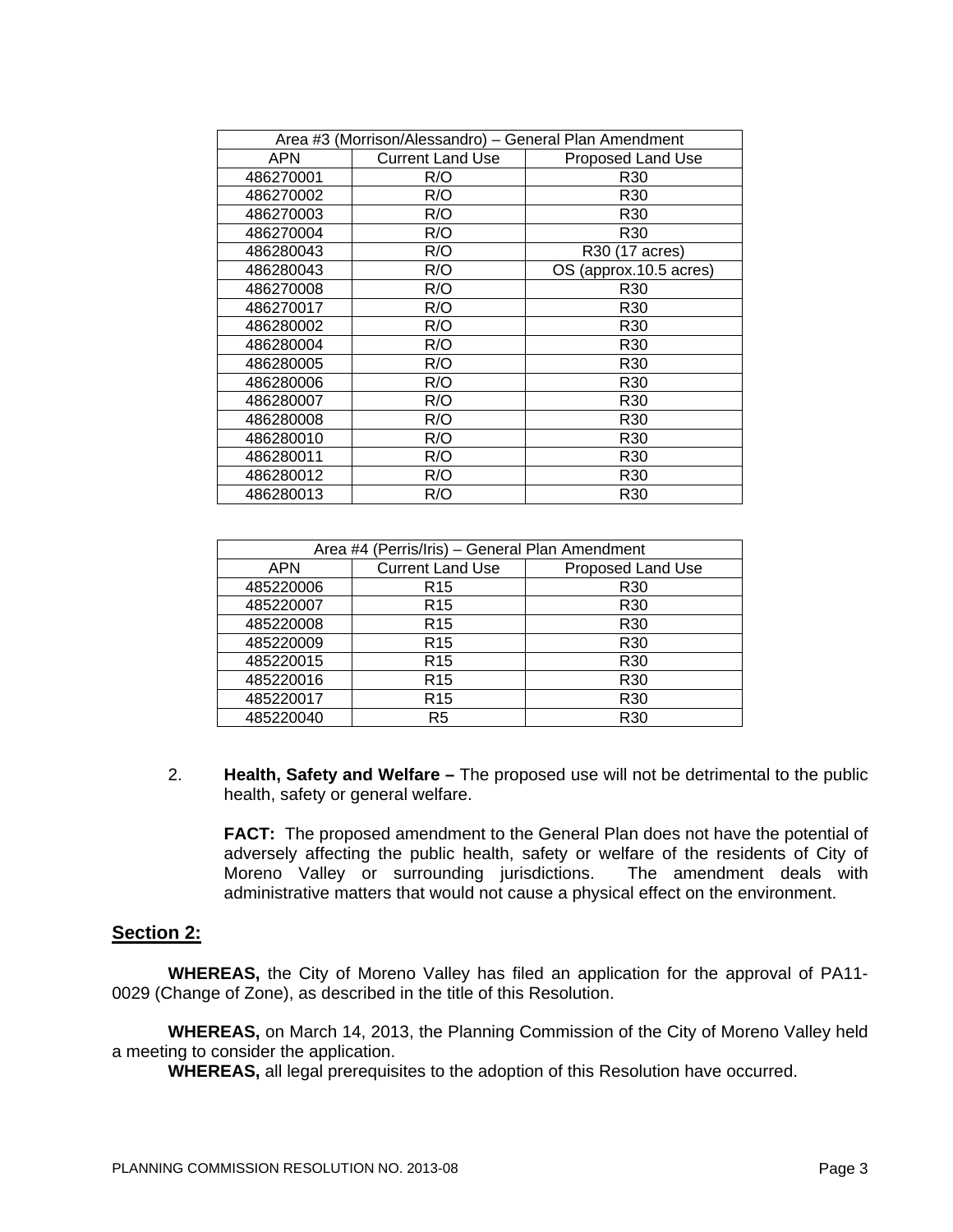**NOW, THEREFORE, BE IT RESOLVED**, it is hereby found, determined and resolved by the Planning Commission of the City of Moreno Valley as follows:

- C. This Planning Commission hereby specifically finds that all of the facts set forth above in this Resolution are true and correct.
- D. Based upon substantial evidence presented to this Planning Commission during the above-referenced meeting, including written and oral staff reports, and the record from the public hearing, this Planning Commission hereby specifically finds as follows:
- 1. **Conformance with General Plan Policies** The amendment is consistent with the General Plan, and its goals, objectives, policies and programs, and with any applicable specific plan.

**FACT:** The proposed Change of Zone is consistent with, and do not conflict with the goals, objectives, policies, and programs established within the General Plan or any specific plan. California State law (Government Code Section 65580-65589.8) requires that cities provide an inventory of land suitable for residential development. Section 65583.2(B)(e) requires that jurisdictions with a population greater than 100,000 must have sites allowing at least 30 unit per acre. The City of Moreno Valley's current population is approximately 186,301 thus requiring the City to provide high density housing opportunities at the 30 unit per acre.

PA11-0029 (Change of Zone) will change the land use designation for the four areas totaling approximately 146.19 acres to Residential 30 (R30). The Assessor's Parcel Numbers of the parcels affected by this Change of Zone are as followed:

| Area #1 (Day/Alessandro) - Change of Zone |                       |                 |
|-------------------------------------------|-----------------------|-----------------|
| <b>APN</b>                                | <b>Current Zoning</b> | Proposed Zoning |
| 291191004                                 | CС                    | R <sub>30</sub> |
| 291191007                                 | CС                    | R <sub>30</sub> |
| 291191008                                 | R <sub>15</sub> & CC  | R <sub>30</sub> |
| 291191009                                 | R <sub>15</sub> & CC  | R <sub>30</sub> |
| 291191010                                 | R <sub>15</sub>       | R <sub>30</sub> |
| 291191011                                 | CС                    | R <sub>30</sub> |
| 291191012                                 | R <sub>15</sub>       | R <sub>30</sub> |
| 291191013                                 | R <sub>15</sub>       | R <sub>30</sub> |
| 291191025                                 | CС                    | R <sub>30</sub> |
| 291191026                                 | CС                    | R <sub>30</sub> |
| 291191027                                 | R <sub>15</sub>       | R <sub>30</sub> |
| 291191028                                 | R <sub>15</sub>       | R <sub>30</sub> |
| 291191029                                 | CС                    | R <sub>30</sub> |

| Area #2 (Elsworth/Alessandro) – Change of Zone |                       |                 |  |
|------------------------------------------------|-----------------------|-----------------|--|
| APN                                            | <b>Current Zoning</b> | Proposed Zoning |  |
| 291200023                                      | CC                    | R <sub>30</sub> |  |
| 291200024                                      | R <sub>15</sub>       | R <sub>30</sub> |  |
| 291200025                                      | СC                    | R <sub>30</sub> |  |
| 291200027                                      | CC                    | R <sub>30</sub> |  |
| 291200030                                      | C.C.                  | R30             |  |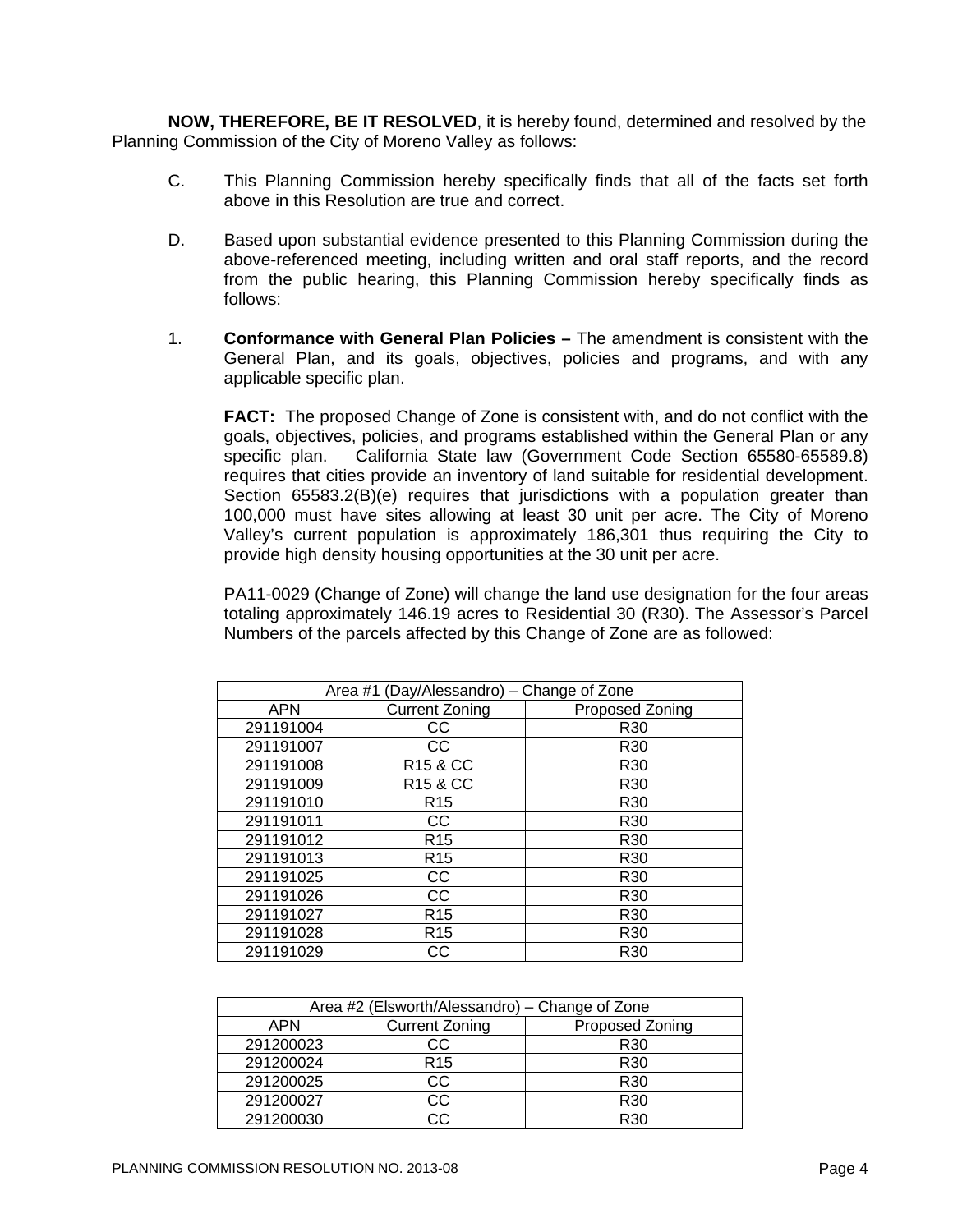| 291200038 | CC | R30             |
|-----------|----|-----------------|
| 291200039 | CC | R30             |
| 291200040 | CC | R <sub>30</sub> |
| 291264001 | CC | R <sub>30</sub> |
| 291264002 | CC | R30             |
| 291264003 | CC | R30             |
| 291264004 | CC | R30             |
| 291264005 | CC | R <sub>30</sub> |
| 291264006 | CC | R30             |
| 291264007 | CC | R30             |
| 291264008 | CC | R30             |
| 291264009 | CC | R30             |
| 291264011 | CC | R <sub>30</sub> |
| 291264012 | CC | R30             |
| 291273001 | СC | R30             |
| 291273004 | СC | R30             |
| 291273005 | CС | R30             |
| 291273007 | CC | R30             |
| 291273008 | CС | R30             |
|           |    |                 |

| Area #3 (Morrison/Alessandro) - Change of Zone |                       |                                      |
|------------------------------------------------|-----------------------|--------------------------------------|
| <b>APN</b>                                     | <b>Current Zoning</b> | Proposed Zoning                      |
| 486270001                                      | OС                    | R <sub>30</sub>                      |
| 486270002                                      | OС                    | R30                                  |
| 486270003                                      | ОC                    | R30                                  |
| 486270004                                      | OС                    | R <sub>30</sub>                      |
| 486270008                                      | OС                    | R30                                  |
| 486270017                                      | ОС                    | R30                                  |
| 486280043                                      | R <sub>15</sub>       | (approx.17 acres)<br>R <sub>30</sub> |
| 486280043                                      | R <sub>15</sub>       | (approx.10.4 acres)<br>OS            |
| 486280002                                      | R <sub>15</sub>       | R <sub>30</sub>                      |
| 486280004                                      | R <sub>15</sub>       | R <sub>30</sub>                      |
| 486280005                                      | R <sub>15</sub>       | R30                                  |
| 486280006                                      | R <sub>15</sub>       | R <sub>30</sub>                      |
| 486280007                                      | R <sub>15</sub>       | R30                                  |
| 486280008                                      | R <sub>15</sub>       | R <sub>30</sub>                      |
| 486280010                                      | R <sub>15</sub>       | R <sub>30</sub>                      |
| 486280011                                      | R <sub>15</sub>       | R <sub>30</sub>                      |
| 486280012                                      | R <sub>15</sub>       | R <sub>30</sub>                      |
| 486280013                                      | R <sub>15</sub>       | R30                                  |

| Area #4 (Perris/Iris) - Change of Zone |                       |                 |  |
|----------------------------------------|-----------------------|-----------------|--|
| APN                                    | <b>Current Zoning</b> | Proposed Zoning |  |
| 485220006                              | R <sub>15</sub>       | R <sub>30</sub> |  |
| 485220007                              | R <sub>15</sub>       | R <sub>30</sub> |  |
| 485220008                              | R <sub>15</sub>       | R <sub>30</sub> |  |
| 485220009                              | R <sub>15</sub>       | R <sub>30</sub> |  |
| 485220015                              | R <sub>15</sub>       | R <sub>30</sub> |  |
| 485220016                              | R <sub>15</sub>       | R <sub>30</sub> |  |
| 485220017                              | R <sub>15</sub>       | R <sub>30</sub> |  |
| 485220040                              | R <sub>5</sub>        | R <sub>30</sub> |  |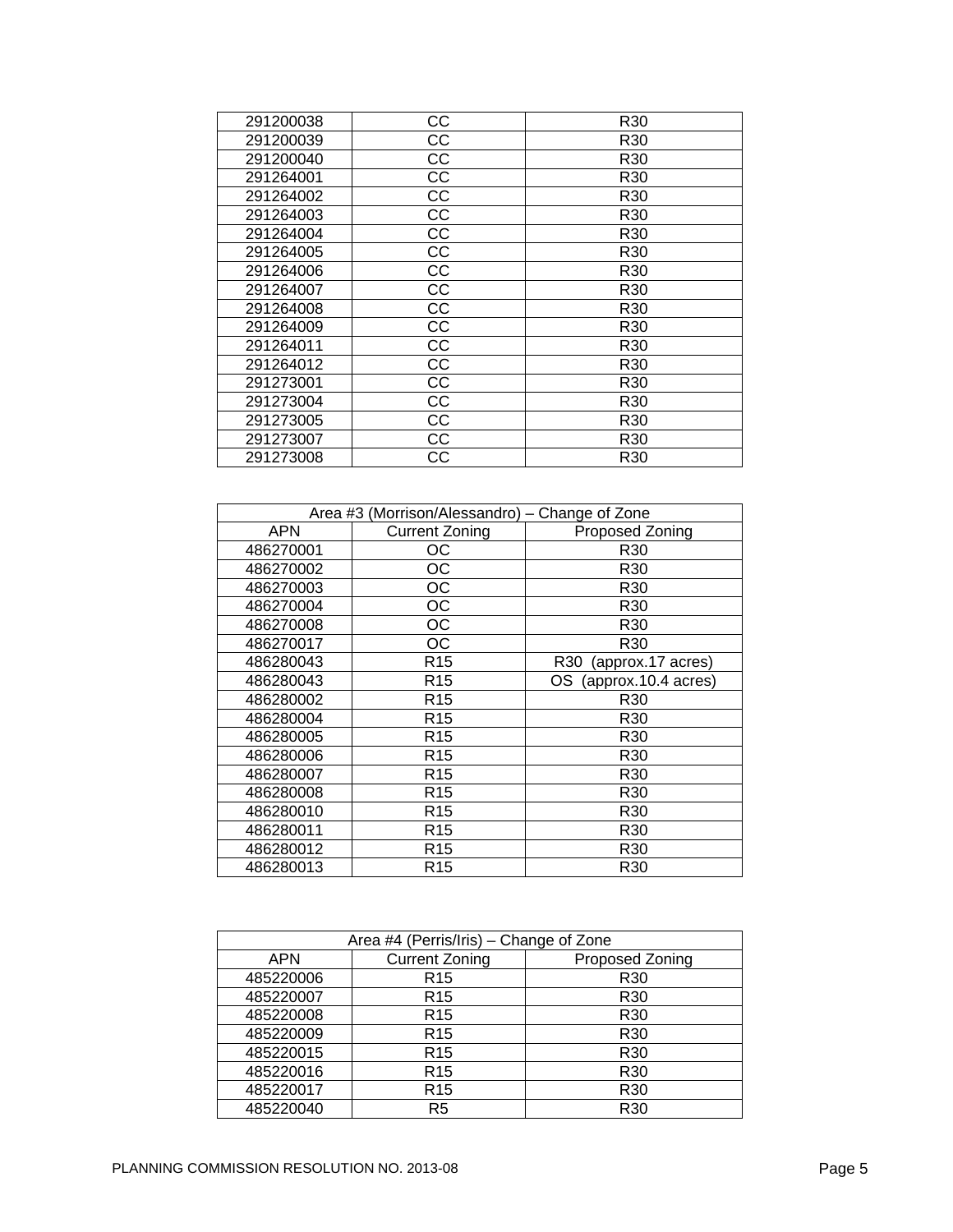2. **Health, Safety and Welfare –** The proposed use will not be detrimental to the public health, safety or general welfare.

**FACT:** The proposed changes do not have the potential of adversely affecting the public health, safety or welfare of the residents of City of Moreno Valley or surrounding jurisdictions. The Change of Zone deals with administrative matters that would not cause a physical effect on the environment.

3. **Conformance with Zoning Regulations –** The proposed Change of Zone is consistent with the purposed and intent of Title 9.

**FACT:** The Change of Zone is compatible with the purpose and intent of Title 9. As such, it furthers the specific purpose and intent of Title 9 to "implement the goals, objectives, policies and programs of the Moreno Valley General Plan and manage future growth and change in accordance with that plan."

## **Section 3:**

**WHEREAS,** the City of Moreno Valley has filed an application for the approval of PA11- 0030 (Municipal Code Amendment), as described in the title of this Resolution.

**WHEREAS,** on March 14, 2013, the Planning Commission of the City of Moreno Valley held a meeting to consider the application.

**WHEREAS,** all legal prerequisites to the adoption of this Resolution have occurred.

**NOW, THEREFORE, BE IT RESOLVED**, it is hereby found, determined and resolved by the Planning Commission of the City of Moreno Valley as follows:

- A. This Planning Commission hereby specifically finds that all of the facts set forth above in this Resolution are true and correct.
- B. Based upon substantial evidence presented to this Planning Commission during the above-referenced meeting, including written and oral staff reports, and the record from the public hearing, this Planning Commission hereby specifically finds as follows:
- 1. **Conformance with General Plan Policies** The amendment is consistent with the General Plan, and its goals, objectives, policies and programs, and with any applicable specific plan.

**FACT:** All of the proposed changes are consistent with, and do not conflict with the goals, objectives, policies, and programs established within the General Plan or any specific plan. The amendment creates the Mixed-Use Overlay District to replace the current Mixed Use Zoning Districts 1 and 2 (MUD1 and MUD2). The amendment also includes development standards for the Mixed Use Overlay District.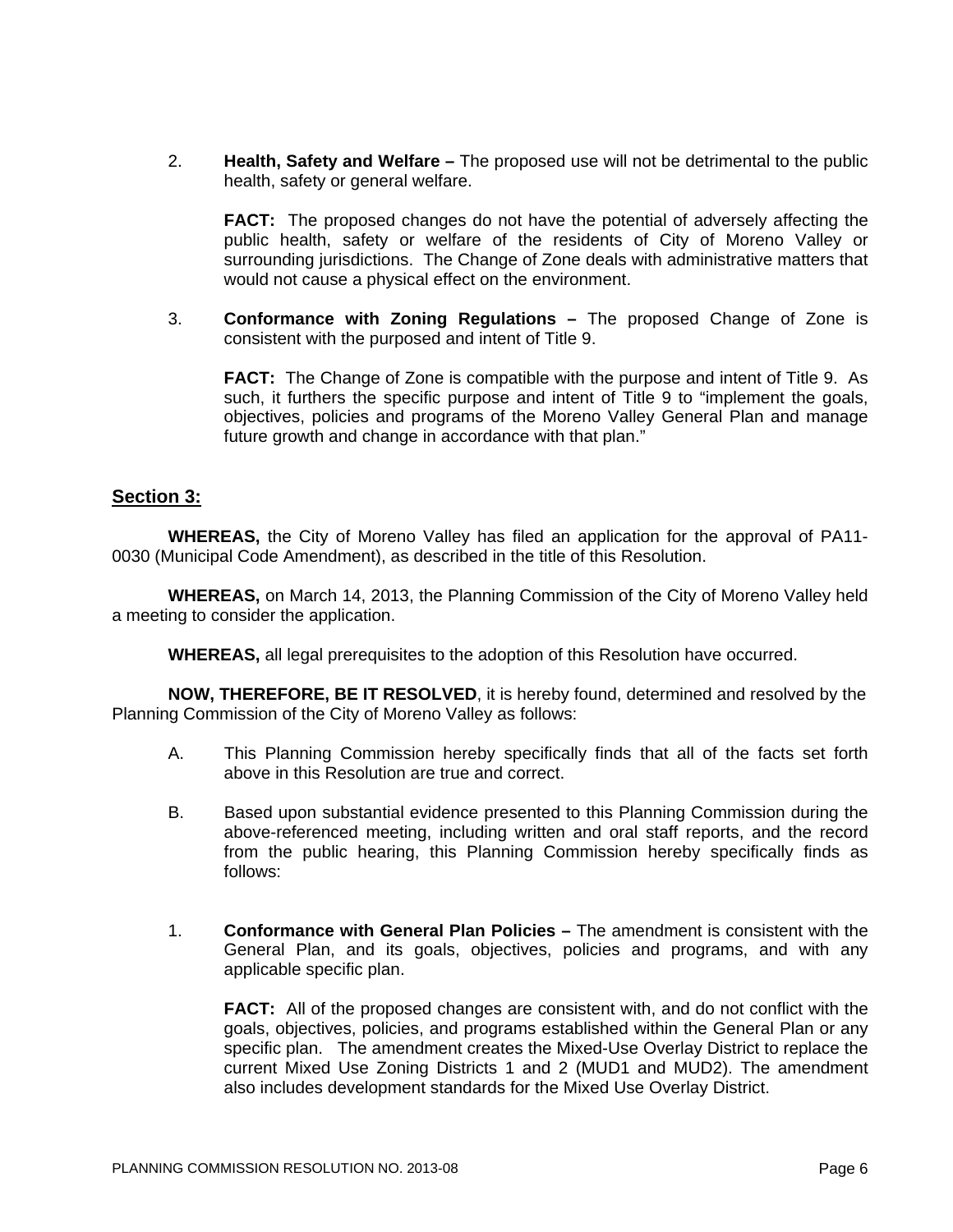The General Plan currently references and encourages the concept of mixed use development. At this time, only limited specific plan areas within the City (Village at Sunnymead – Specific Plan 204 and the expired Moreno Highlands – Specific Plan 208) are zoned for mixed use development. The creation of the Mixed Use Overlay District will help promote the concept of mixed use in the City of Moreno Valley.

General Plan Objective 2.4 states that the City shall "Provide commercial areas within the City that are conveniently located, efficient, attractive, and have safe and easy pedestrian and vehicular circulation in order to serve the retail and service commercial needs of Moreno Valley residents and businesses." The creation of the Mixed Use Overlay District will help meet this objective.

2. **Health, Safety and Welfare –** The proposed use will not be detrimental to the public health, safety or general welfare.

**FACT:** The proposed changes do not have the potential of adversely affecting the public health, safety or welfare of the residents of City of Moreno Valley or surrounding jurisdictions. The amendment deals with administrative matters that would not cause a physical effect on the environment.

3. **Conformance with Zoning Regulations –** The proposed amendment is consistent with the purposed and intent of Title 9.

**FACT:** The amendments to the Municipal Code provides for an internally consistent set of regulations that are compatible with the purpose and intent of Title 9. The proposed changes (creation of the Mixed Use Overlay District, deletion of the MUD1 & MUD2 and inclusion of the development standards for the Mixed Use Overlay District) eliminate conflicts or clarify the meaning of some sections of Title 9. As such, it furthers the specific purpose and intent of Title 9 to "implement the goals, objectives, policies and programs of the Moreno Valley General Plan and manage future growth and change in accordance with that plan."

### **Section 4:**

**WHEREAS,** the City of Moreno Valley has filed an application for the approval of PA12- 0046 (General Plan Amendment), as described in the title of this Resolution.

**WHEREAS,** on March 14, 2013, the Planning Commission of the City of Moreno Valley held a meeting to consider the application.

**WHEREAS,** all legal prerequisites to the adoption of this Resolution have occurred.

**NOW, THEREFORE, BE IT RESOLVED**, it is hereby found, determined and resolved by the Planning Commission of the City of Moreno Valley as follows:

- A. This Planning Commission hereby specifically finds that all of the facts set forth above in this Resolution are true and correct.
- B. Based upon substantial evidence presented to this Planning Commission during the above-referenced meeting, including written and oral staff reports, and the record from the public hearing, this Planning Commission hereby specifically finds as follows: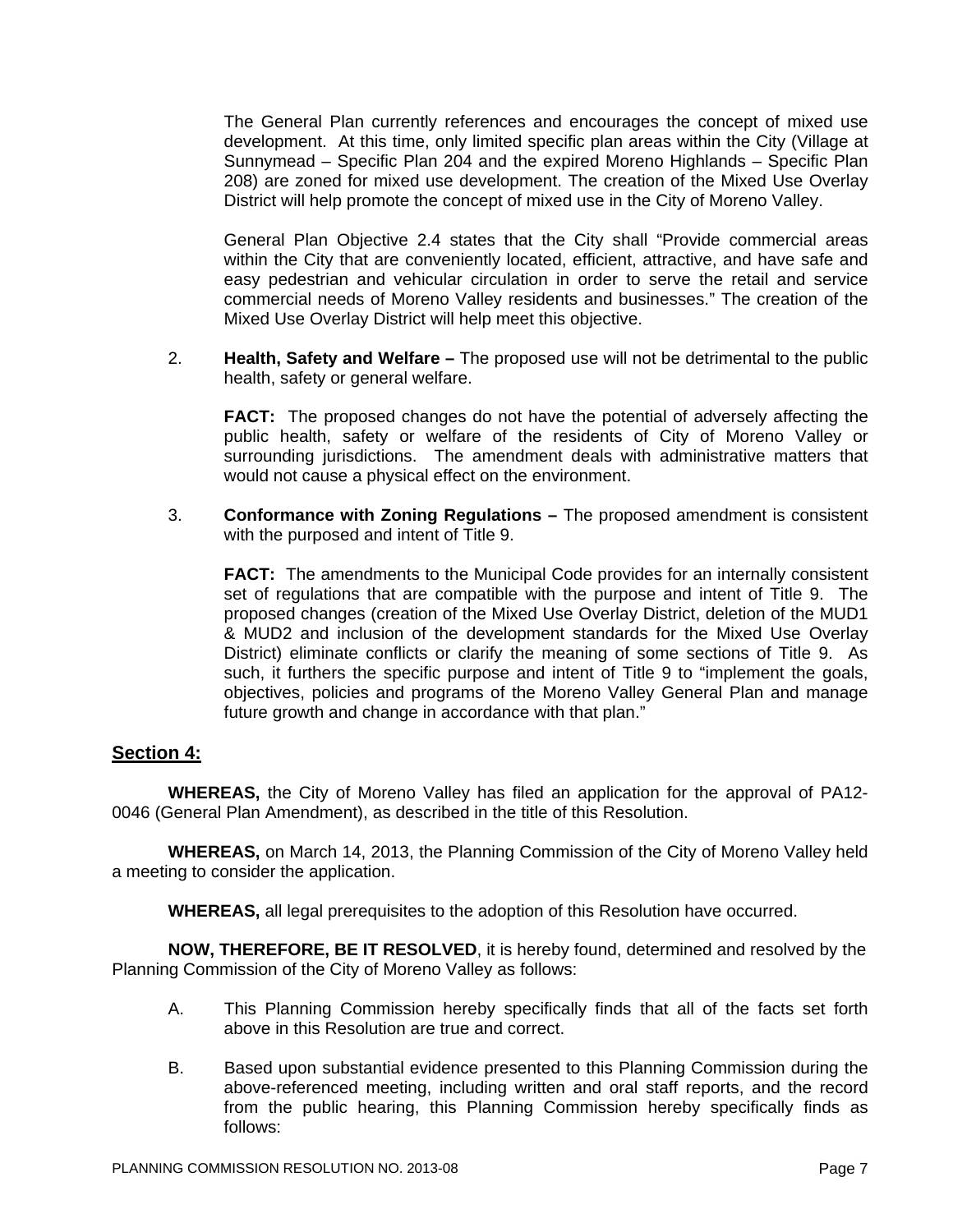1. **Conformance with General Plan Policies –** The amendment is consistent with the General Plan, and its goals, objectives, policies and programs, and with any applicable specific plan.

**FACT:** PA12-0046 (General Plan Amendment) will change the land use designation of Assessor's Parcel Number (APN) 485-220-041, which is located at the southwest corner of Gentian Avenue and Perris Boulevard. The 21.47 acre parcel's land use is currently Residential 5 (R5) and the proposed change is to Commercial (C).

The parcels directly to the west and southwest are part of the request for both land use and rezoning to Residential 30 (R30). The parcels directly south are currently Commercial and included an approved shopping center (PA06-0123), Home Depot and a Farmer Boys restaurant.

There is no development application associated with the proposed land use change. The proposed zoning would permit development of a commercial shopping center, which would support the neighboring proposed high density housing.

Changing the land use of 21.47 acres to commercial uses along Perris Boulevard consistent the goals of the Alessandro Boulevard Corridor Plan though was not an original part of the vision plan. Perris Boulevard is a similar to Alessandro Boulevard as an important regional transportation link for Moreno Valley. Perris Boulevard is ideal to provide a mix of retail and multiple density housing opportunities to promote pedestrian-oriented development. The land use change to Commercial is also consistent with the General Plan and would not be in conflict with the goals, objectives, policies or programs of the General Plan.

2. **Health, Safety and Welfare –** The proposed use will not be detrimental to the public health, safety or general welfare.

**FACT:** The proposed amendment to the General Plan does not have the potential of adversely affecting the public health, safety or welfare of the residents of City of Moreno Valley or surrounding jurisdictions. The amendment deals with administrative matters that would not cause a physical effect on the environment.

# **Section 5:**

**WHEREAS,** the City of Moreno Valley has filed an application for the approval of PA12- 0047 (Change of Zone), as described in the title of this Resolution.

**WHEREAS,** on March 14, 2013, the Planning Commission of the City of Moreno Valley held a meeting to consider the application.

**WHEREAS,** all legal prerequisites to the adoption of this Resolution have occurred.

**NOW, THEREFORE, BE IT RESOLVED**, it is hereby found, determined and resolved by the Planning Commission of the City of Moreno Valley as follows: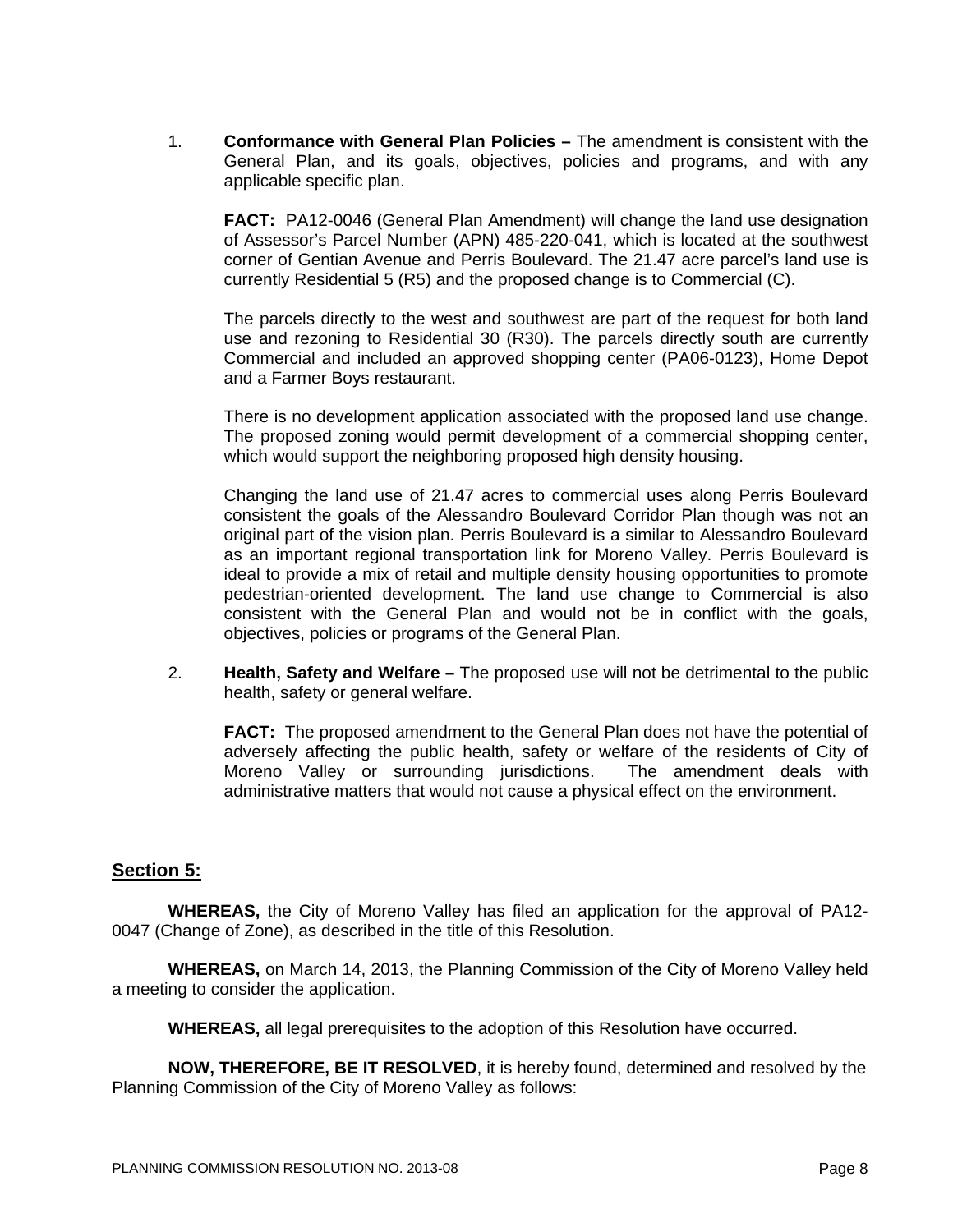- A. This Planning Commission hereby specifically finds that all of the facts set forth above in this Resolution are true and correct.
- B. Based upon substantial evidence presented to this Planning Commission during the above-referenced meeting, including written and oral staff reports, and the record from the public hearing, this Planning Commission hereby specifically finds as follows:
- 1. **Conformance with General Plan Policies** The amendment is consistent with the General Plan, and its goals, objectives, policies and programs, and with any applicable specific plan.

**FACT:** PA12-0047 (Change of Zone) will change the zoning designation of Assessor's Parcel Number (APN) 485-220-041, which is located at the southwest corner of Gentian Avenue and Perris Boulevard. The 21.47 acre parcel's land use is currently Residential 5 (R5) and the proposed change is to Community Commercial (CC).

The parcels directly to the west and southwest are part of the request for both land use and rezoning to Residential 30 (R30). The parcels directly south are currently Community Commercial and included an approved shopping center (PA06-0123), Home Depot and a Farmer Boys restaurant.

There is no development application associated with the proposed zone change. The proposed zoning would permit development of a commercial shopping center, which would support the neighboring proposed high density housing.

Changing the zoning of 21.47 acres to commercial uses along Perris Boulevard consistent the goals of the Alessandro Boulevard Corridor Plan though was not an original part of the vision plan. Perris Boulevard is a similar to Alessandro Boulevard as an important regional transportation link for Moreno Valley. Perris Boulevard is ideal to provide a mix of retail and multiple density housing opportunities to promote pedestrian-oriented development. The land use change to Commercial is also consistent with the General Plan and would not be in conflict with the goals, objectives, policies or programs of the General Plan.

2. **Health, Safety and Welfare –** The proposed use will not be detrimental to the public health, safety or general welfare.

**FACT:** The proposed changes do not have the potential of adversely affecting the public health, safety or welfare of the residents of City of Moreno Valley or surrounding jurisdictions. The Change of Zone deals with administrative matters that would not cause a physical effect on the environment.

3. **Conformance with Zoning Regulations –** The proposed Change of Zone is consistent with the purposed and intent of Title 9.

**FACT:** The Change of Zone is compatible with the purpose and intent of Title 9. As such, it furthers the specific purpose and intent of Title 9 to "implement the goals, objectives, policies and programs of the Moreno Valley General Plan and manage future growth and change in accordance with that plan."